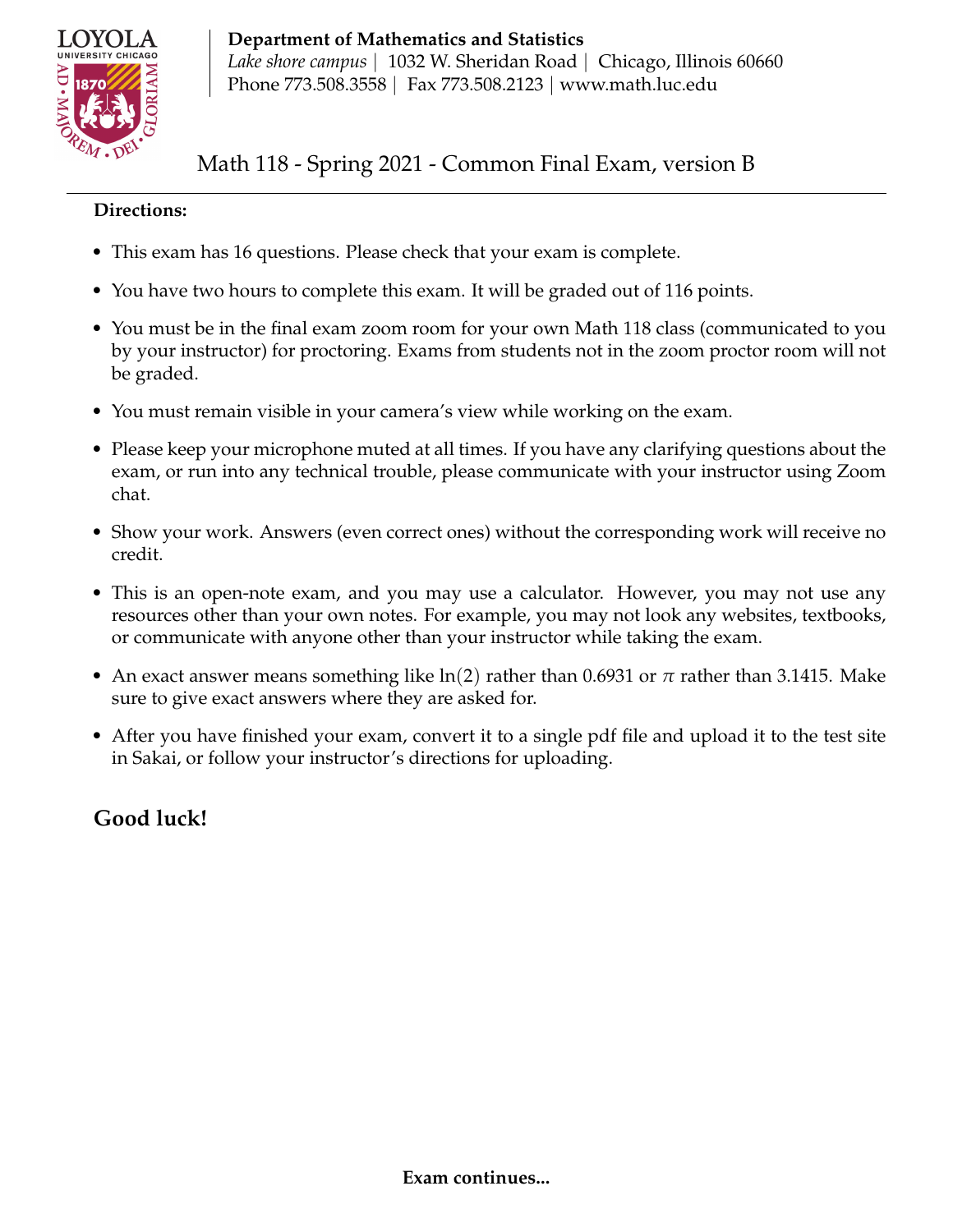1. Consider the function  $f(t) = \frac{50}{10^{-3}}$  $\frac{10}{10 \cdot 2^{-t}}$ 

 $\pmb{\prime}$ 

(a) (4 points) Write the given function in the form  $f(t) = ab^t$ .

(b) (4 points) Give the initial value, growth factor, and growth rate for *f* .

- 2. A bank account is opened, it gains interest at a nominal annual rate of 5%, compounded monthly (that is 12 times per year). It currently has a balance of \$6000.
	- (a) (4 points) What will the balance be after 20 years? Give your answer as an exponential expression, and also give a value rounded to the nearest cent.

(b) (4 points) What is the effective rate (or APY) for this account? Give your answer as a percentage rounded to two decimal places, like *n*.*nn*% Explain in practical terms the meaning of the effective rate.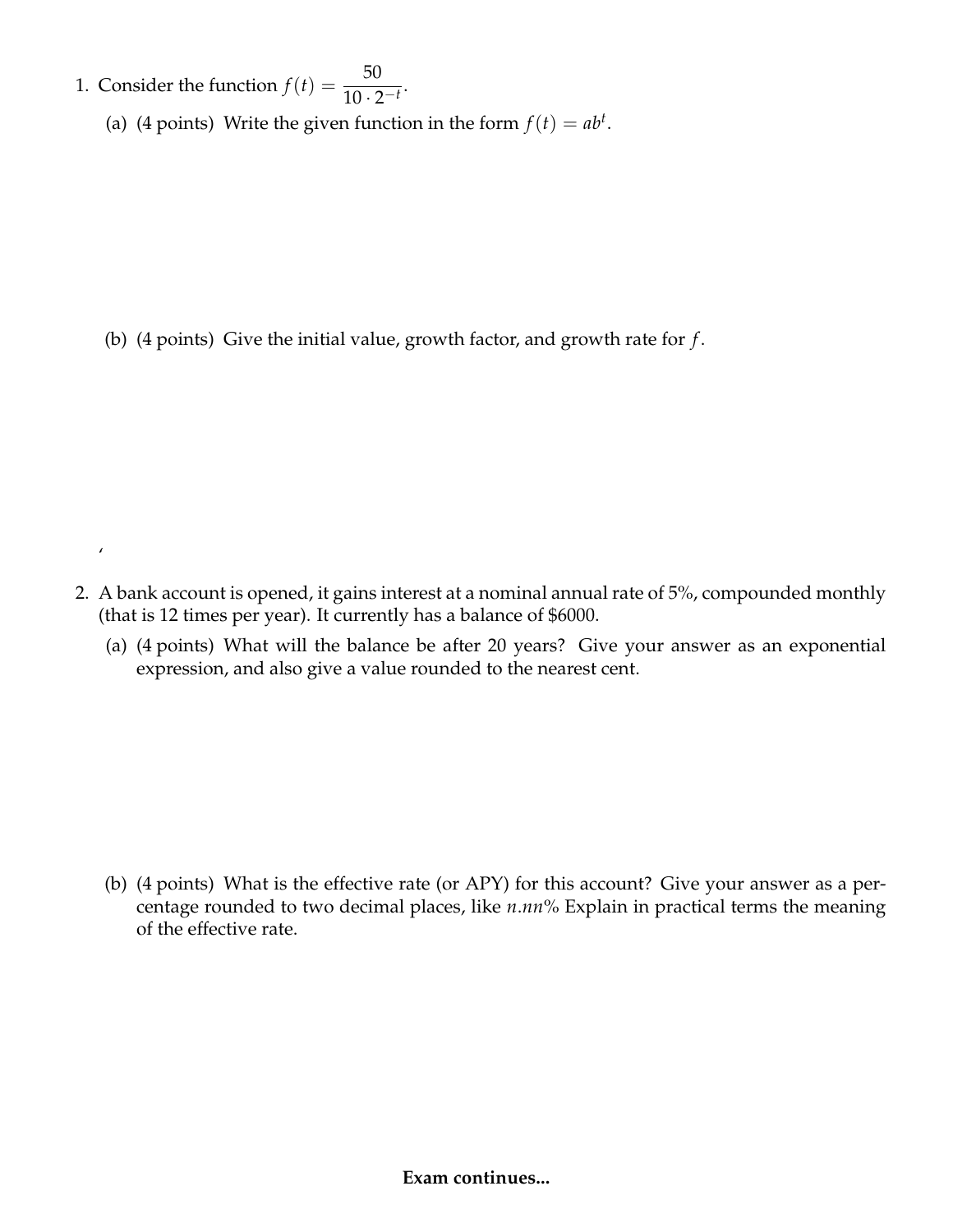3. (6 points) Find the average rate of change of the function  $f(x) = 6b^x$  over the interval from  $x = 0$ to  $x = 3$ .

- 4. A radioactive isotope has a half-life of 23 days. A researcher puts a 90 g sample of the isotope in storage.
	- (a) (4 points) Write the expression for  $Q(t)$ , the quantity of the isotope remaining after *t* days.

(b) (4 points) Compute how long it will take until the sample is reduced to 10 g of the isotope. Give your answer rounded to one decimal place with correct units.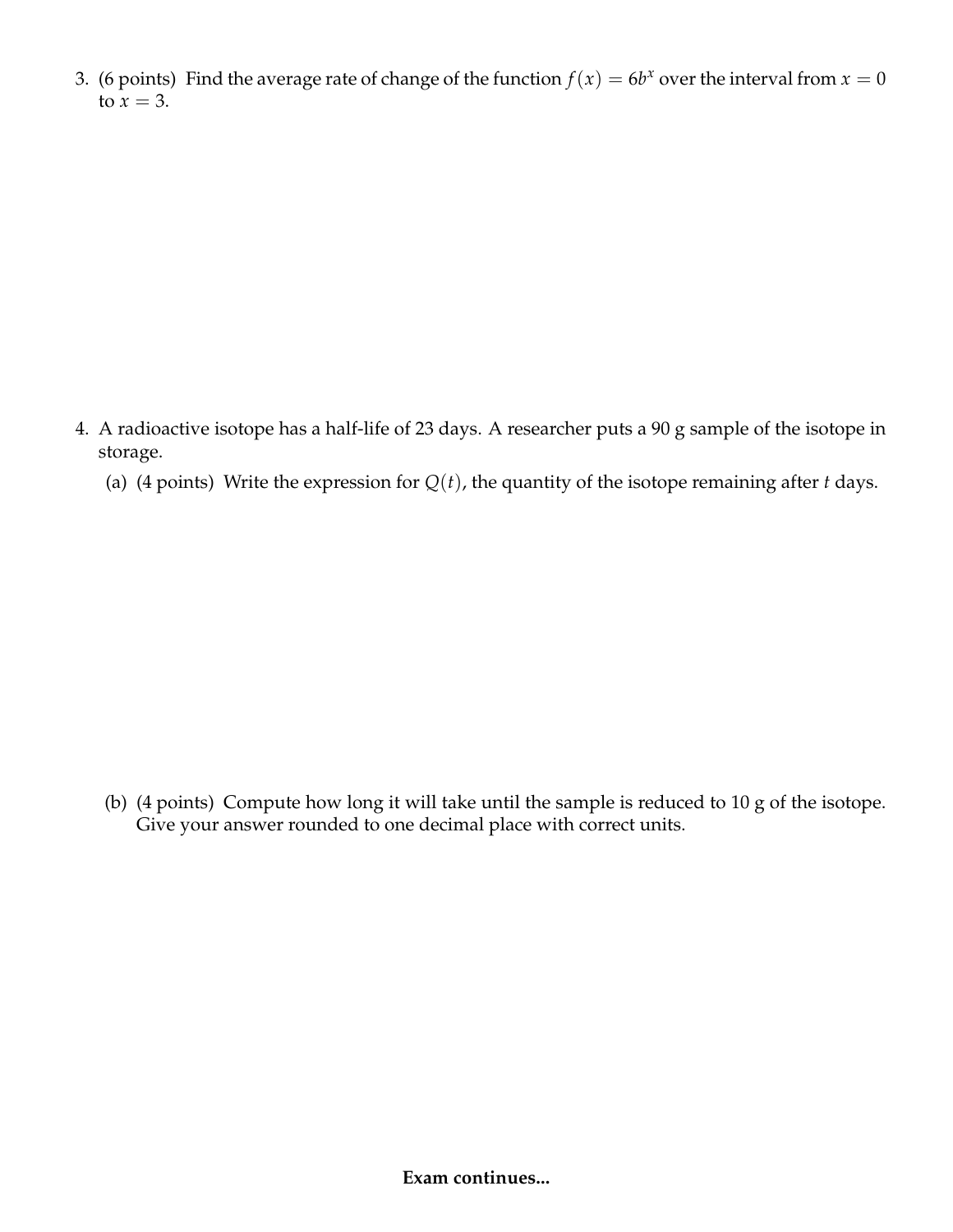- 5. Consider the exponential function  $Q = -3.5(0.359)^t$ .
	- (a) (2 points) Write the given function in the form  $Q = ae^{kt}$ .

(b) (3 points) Give the initial value, growth factor, and growth rate for the function.

(c) (2 points) Give the percentage rate of change and continuous rate of change for the function.

(d) (3 points) Determine if this function displays exponential growth or decay. Also, find the end behavior of the graph.

6. (6 points) Solve for *x*, giving and exact answer.

$$
\ln\left(\frac{3}{e^{-x}+2}\right) = 1
$$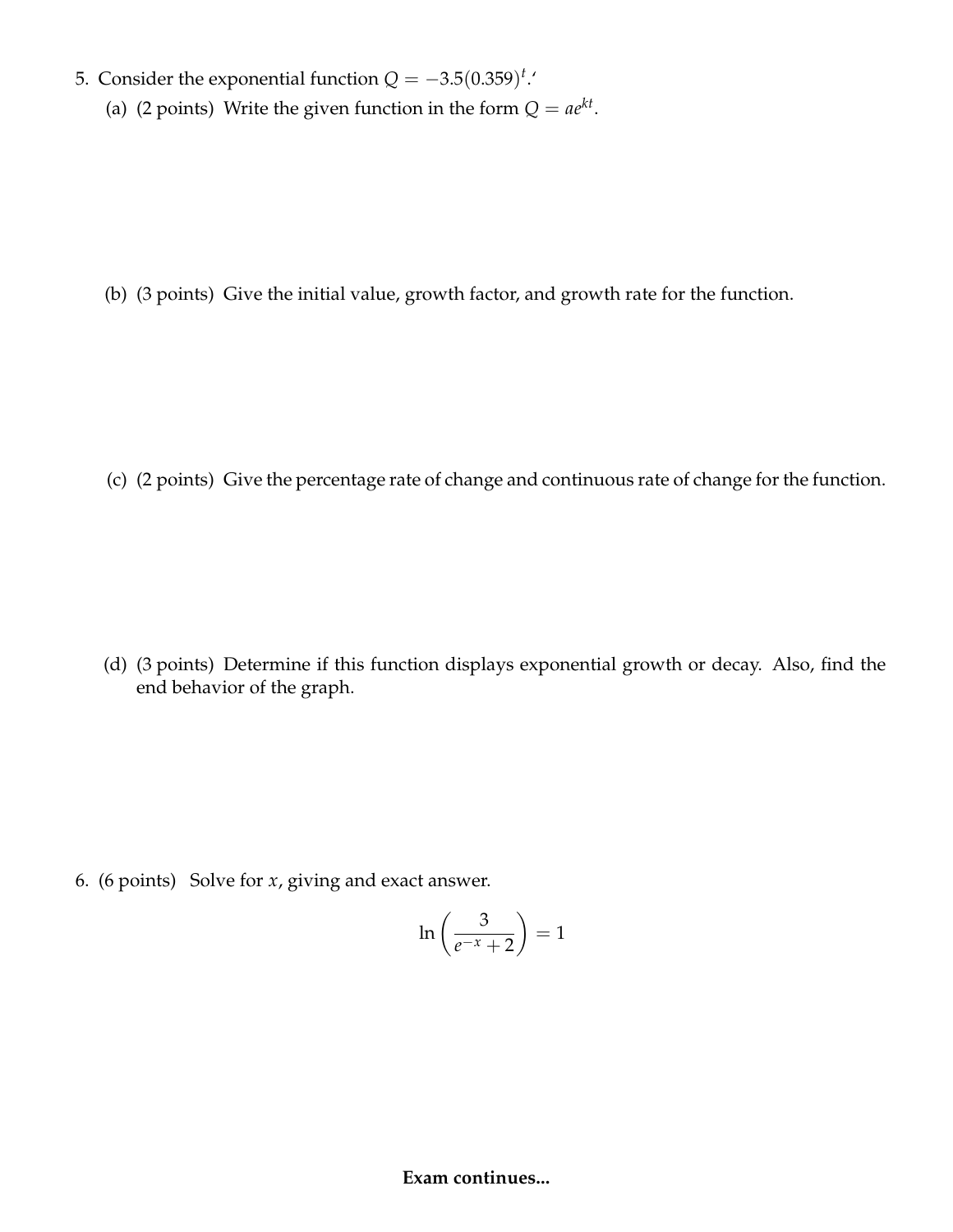- 7. Determine which function dominates. *Justify*.
	- (a) (2 points)  $f(x) = 10 \cdot x^2$  or  $g(x) = 3 \cdot \log(4x)$ .

(b) (2 points)  $f(x) = 12,000 \cdot x^{120}$  or  $g(x) = 0.2 \cdot e^{-0.2x}$ .

(c) (2 points)  $f(x) = 0.999 \cdot x$  or  $g(x) = (0.999)^x$ .

(d) (2 points)  $f(x) = x^5$  or  $g(x) = 5^{x-1}$ .

#### **Exam continues...**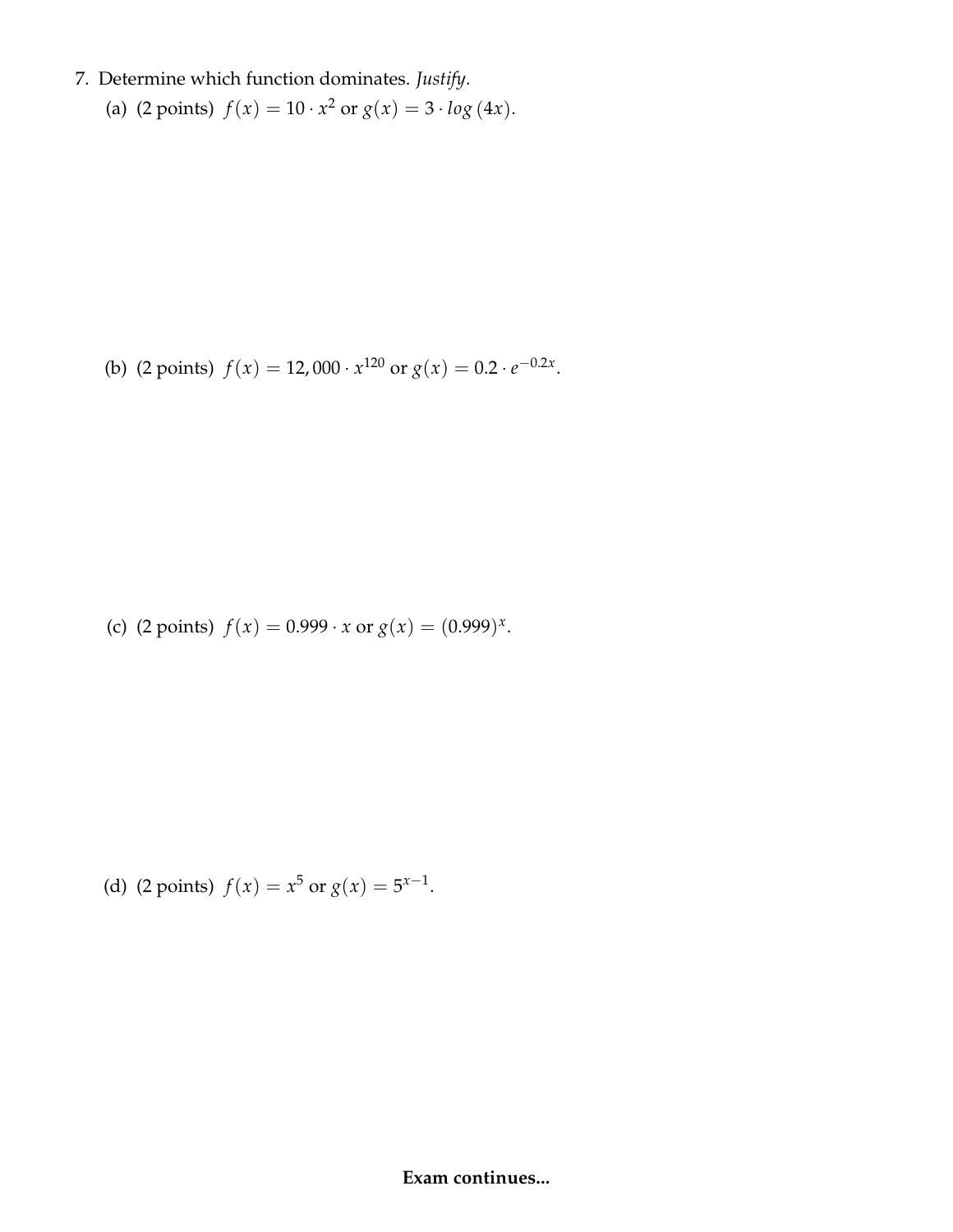8. (8 points) Describe in a sentence the transformations of the graph of  $f(x) = cos(x)$  to arrive at the graph of

$$
g(x) = 4\cos\left(\pi\left(x + \frac{1}{4}\right)\right) - 3.
$$

## Graph  $g(x)$  and label 4 points with  $(x, y)$  coordinates.



9. Identify the following:

(a) (4 points) The domain and range of  $y = 14 - 5 \sin \left( \frac{\pi}{12} x - \frac{\pi}{6} \right)$ 6 , *express in interval notation.*

(b) (2 points) The period of 
$$
y = 2 - \cos(3\pi(\theta - 1))
$$
.

(c) (2 points) The midline of 
$$
y = \frac{1}{4} \cos(6t) + \frac{9}{2}
$$
.

### **Exam continues...**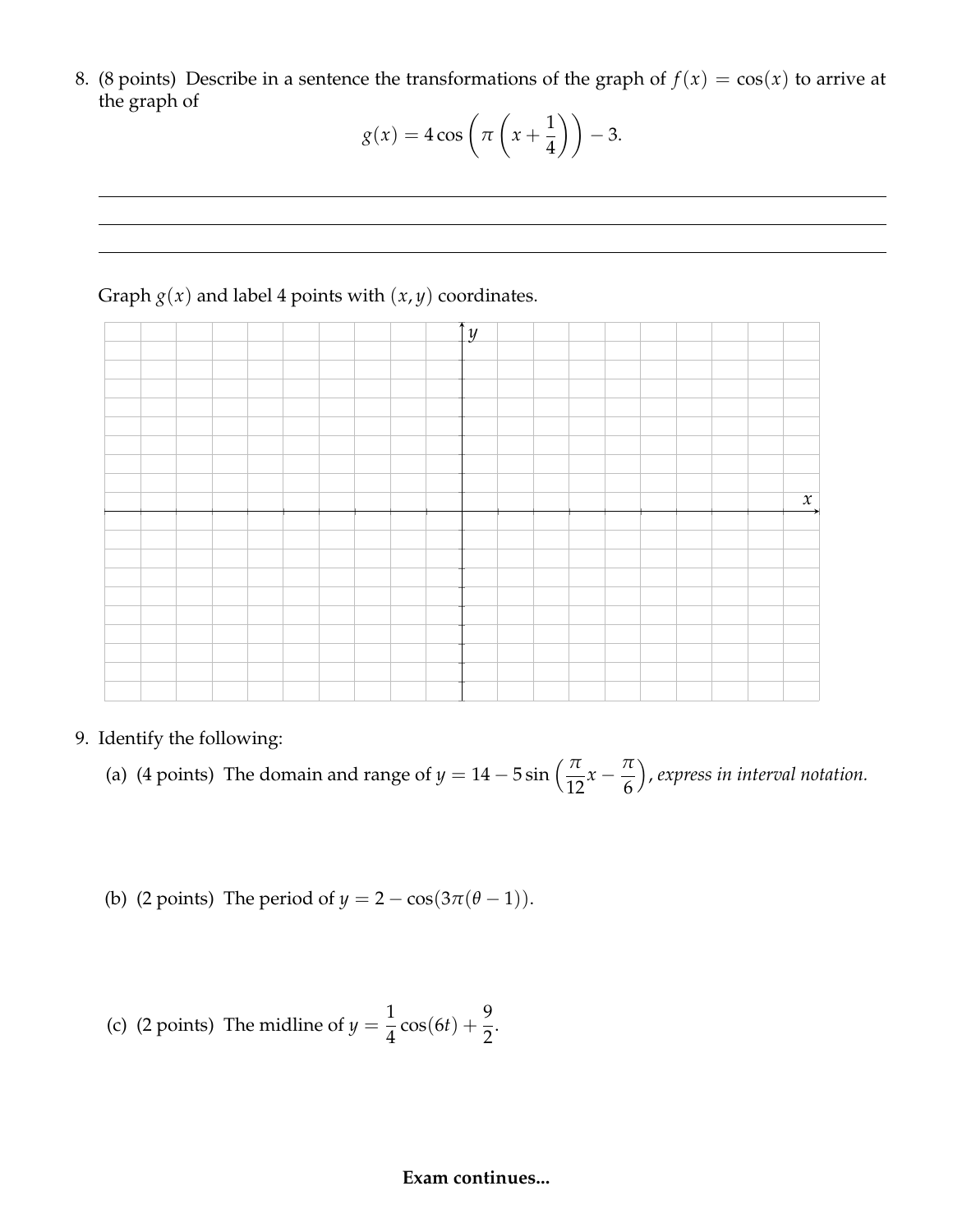10. A weight on a spring is released from a height of 10 cm, and oscillates sinusoidally between a height of 10 cm and 4 cm (as measured from a table). It takes 6 seconds for the weight to make a complete cycle.



(a) (4 points) Use a sinusoidal function  $(y = A \sin(B(t - h)) + k \text{ or } y = A \cos(B(t - h)) + k)$  to model the height of the spring *t* seconds after it has been released.

(b) (4 points) Write an equation for the first time the weight is 7 cm above the table. Find a solution to this equation, giving your answer in terms of an inverse trig function and evaluate with correct units.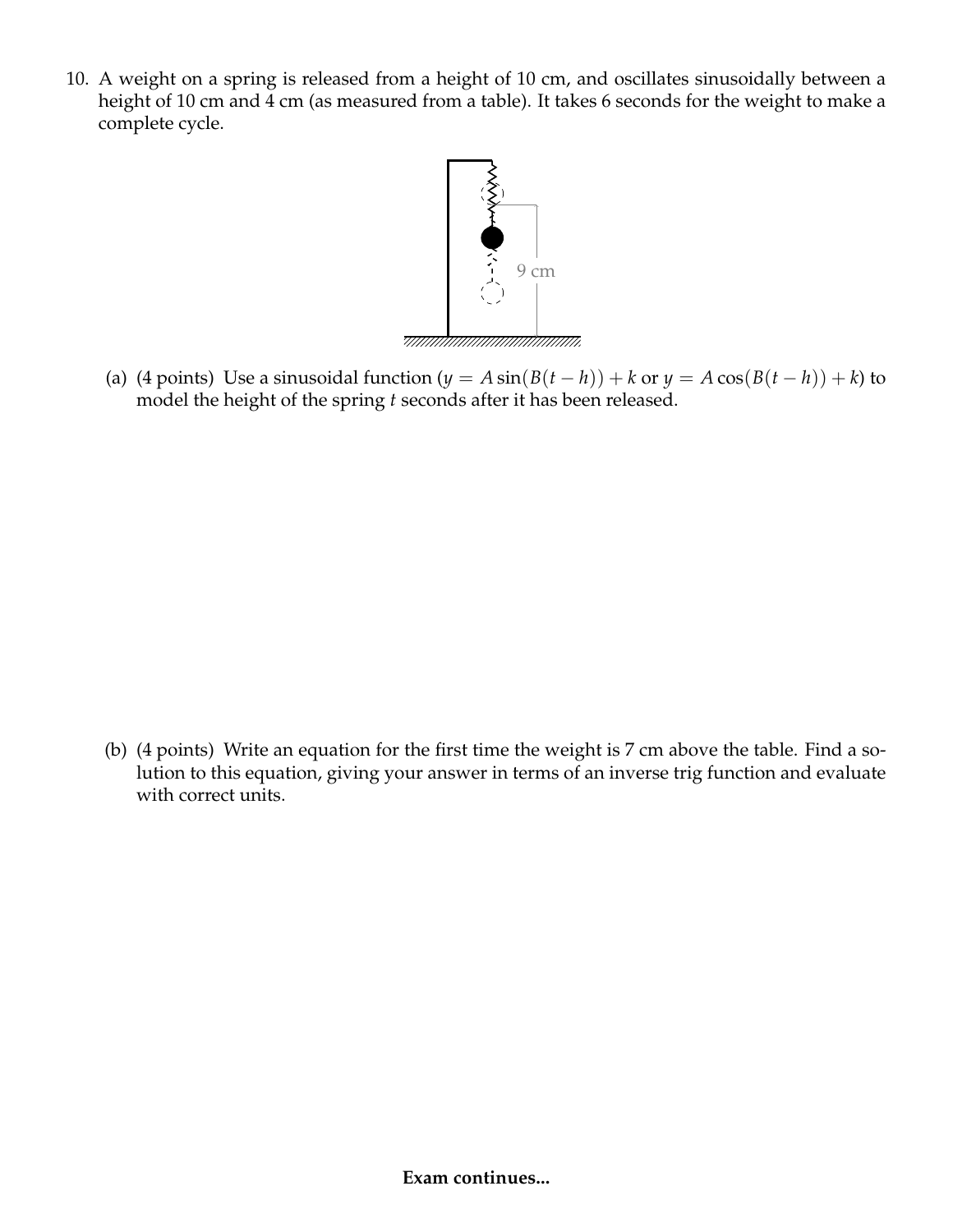11. Find the reference angle for each *θ* and find the sine, cosine, and tangent value for each. (*For example:* cos(original angle) = \_\_\_\_\_\_ cos(reference angle) = \_\_\_\_\_\_), leave exact answers. If the angle is given in radians then your answer should be in radians and vise versa.

(a) (2 points)  $\theta = 240^\circ$ 

(b) (2 points) 
$$
\theta = \frac{3\pi}{4}
$$

12. (8 points) Given the triangle below:



 $A = 50^\circ$ ,  $b = 9$ ,  $c = 10$ , find the exact value of length *a*.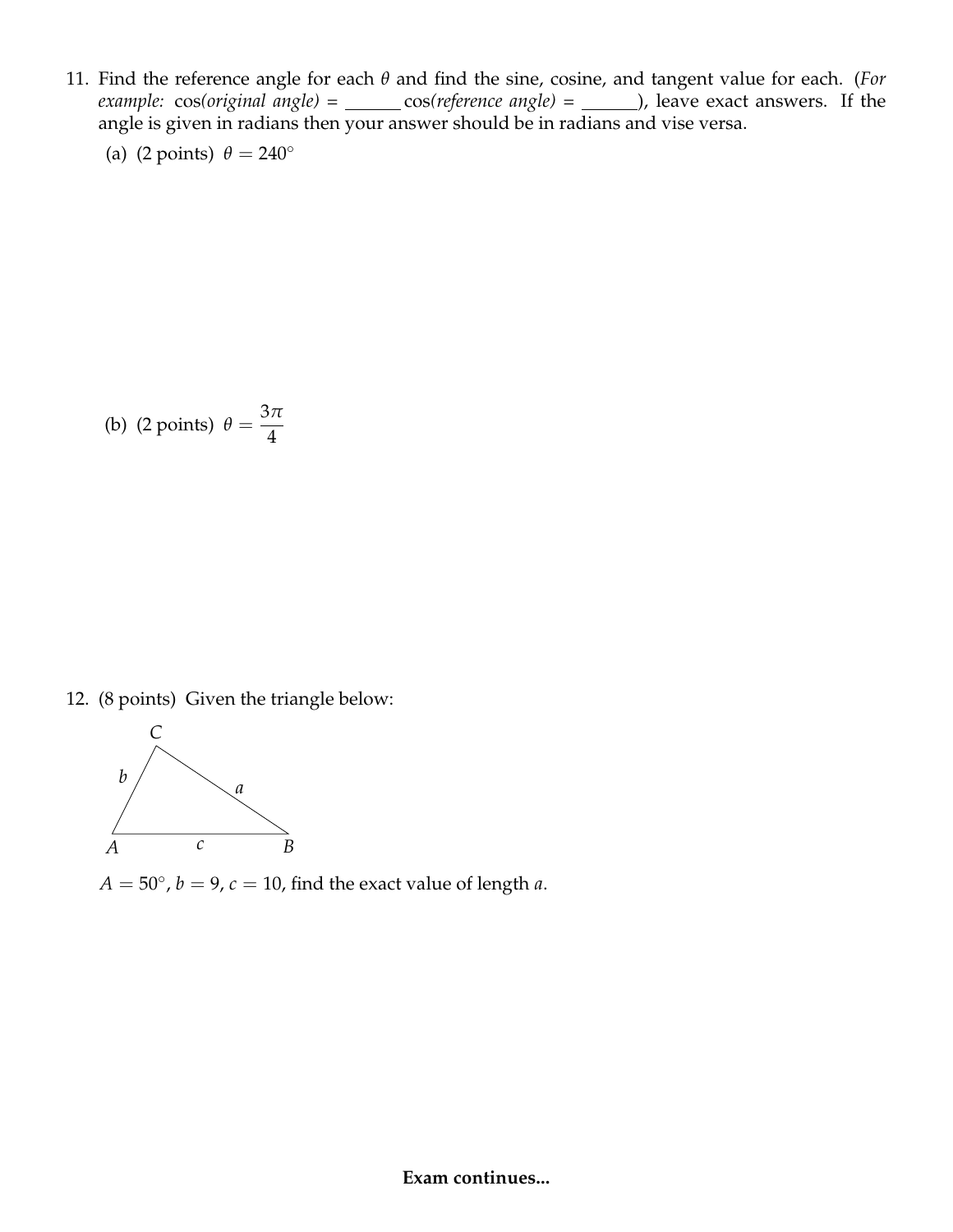13. (6 points) Determine if the identity

$$
\left(\tan^2(x) + 1\right) \left(1 - \sin^2(x)\right) + 4\csc(x)\sin(x) = 8
$$

is true (that is, for any value of *x*). Show work to support your answer. It may be helpful to use trigonometric identities

14. With *x* and  $\theta$  in the right triangle shown below and with  $0 < \theta < \pi/4$ , express the following in terms of *x* without using trigonometric functions



(a) (4 points)  $\sin (\cos^{-1}(\frac{x}{16}))$ 

(b) (4 points) sin(2*θ*)